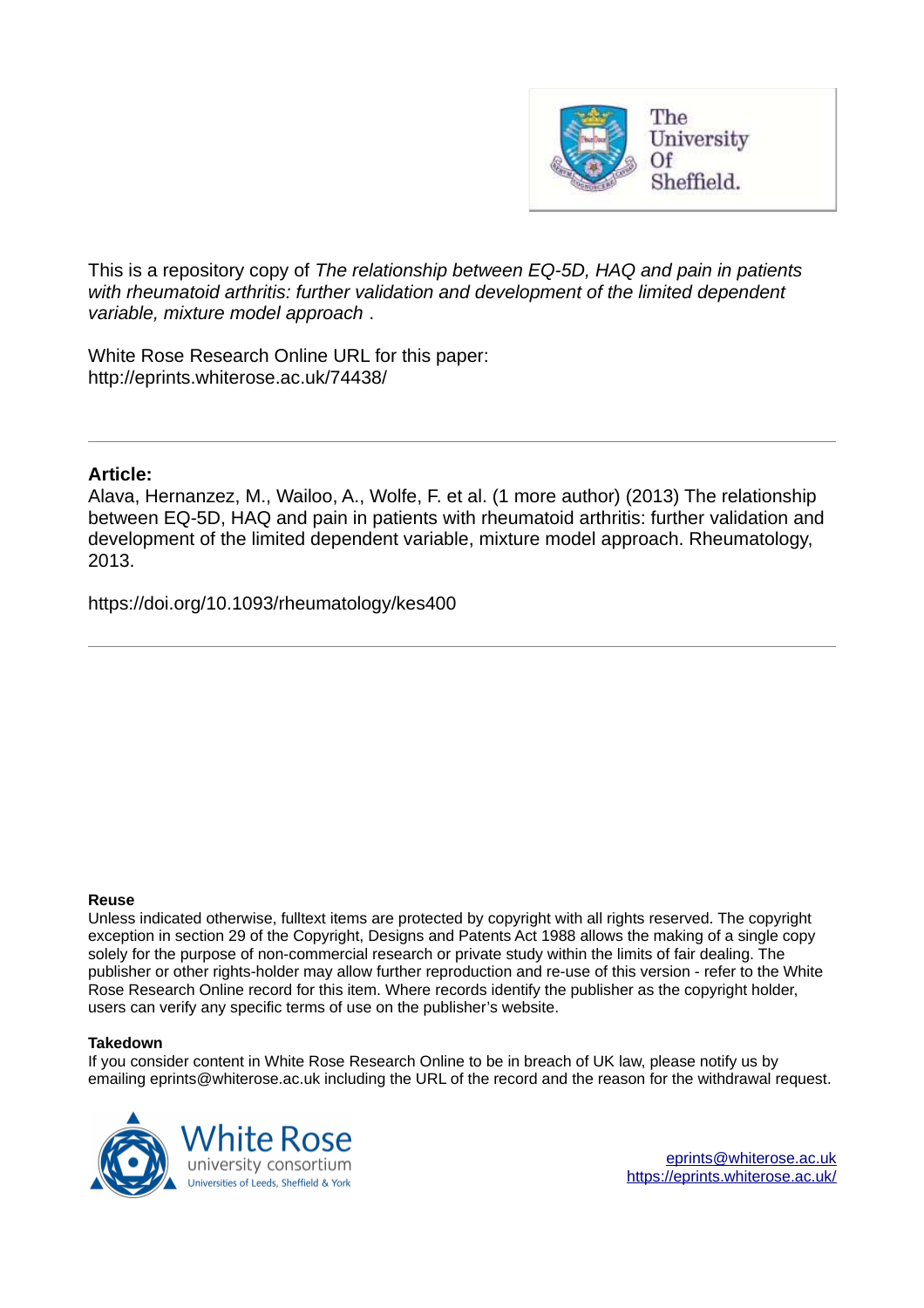

# **HEDS Discussion Paper**

# No. 12.10

### **The relationship between EQ-5D, HAQ and pain in patients with rheumatoid arthritis: further validation and development of the limited dependent variable, mixture model approach**

Monica Hernandez Alava<sup>1</sup>, Allan Wailoo<sup>1</sup>, Fred Wolfe<sup>2</sup>, Kaleb Michaud<sup>2,3</sup>.

 $1$ School of Health and Related Research, University of Sheffield, UK

<sup>2</sup> National Data Bank for Rheumatic Diseases, Wichita, US

<sup>3</sup>University of Nebraska Medical Center, Omaha, US

#### **Disclaimer:**

This series is intended to promote discussion and to provide information about work in progress. The views expressed in this series are those of the authors, and should not be quoted without their permission. Comments are welcome, and should be sent to the corresponding author.

*White Rose Repository URL for this paper: <http://eprints.whiterose.ac.uk/74438>*

*White Rose Research Onlin[e](mailto:eprints@whiterose.ac.uk)* 

*[eprints@whiterose.ac.uk](mailto:eprints@whiterose.ac.uk)*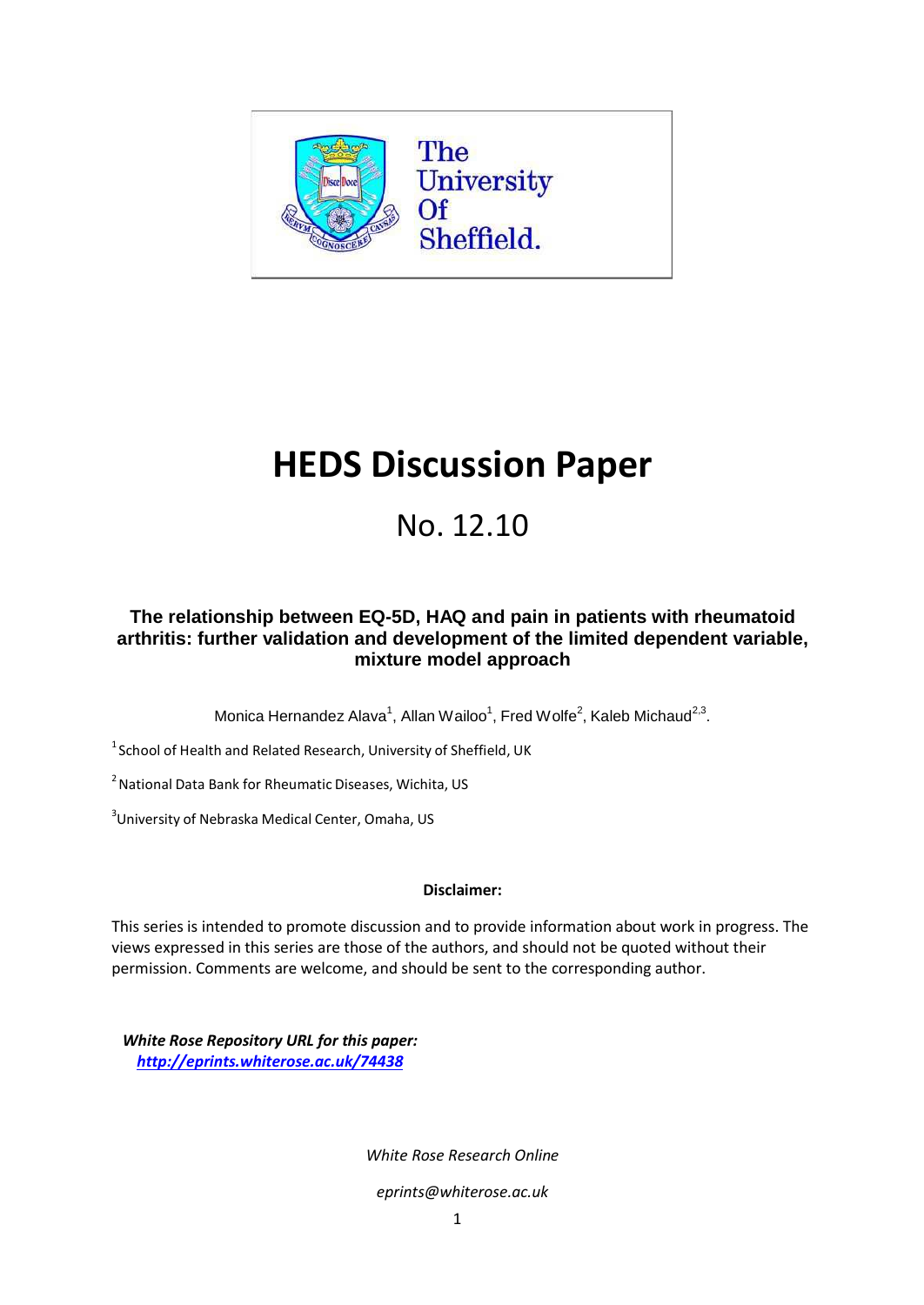**The relationship between EQ-5D, HAQ and pain in patients with rheumatoid arthritis: further validation and development of the limited dependent variable, mixture model approach**

Monica Hernandez Alava<sup>1</sup>, Allan Wailoo<sup>1</sup>, Fred Wolfe<sup>2</sup>, Kaleb Michaud<sup>2,3</sup>.

*<sup>1</sup>School of Health and Related Research, University of Sheffield, UK*

*<sup>2</sup>National Data Bank for Rheumatic Diseases, Wichita, US*

*<sup>3</sup>University of Nebraska Medical Center, Omaha, US*

Words: 2844

Financial support: None

Corresponding author: Allan Wailoo, Reader in Health Economics, Health Economics and Decision Science, School of Health and Related research, University of Sheffield Sheffield, UK Tel: 00 44 114 2364775 Fax: 00 44 114 2724095 Email: [a.j.wailoo@sheffield.ac.uk](mailto:a.j.wailoo@sheffield.ac.uk)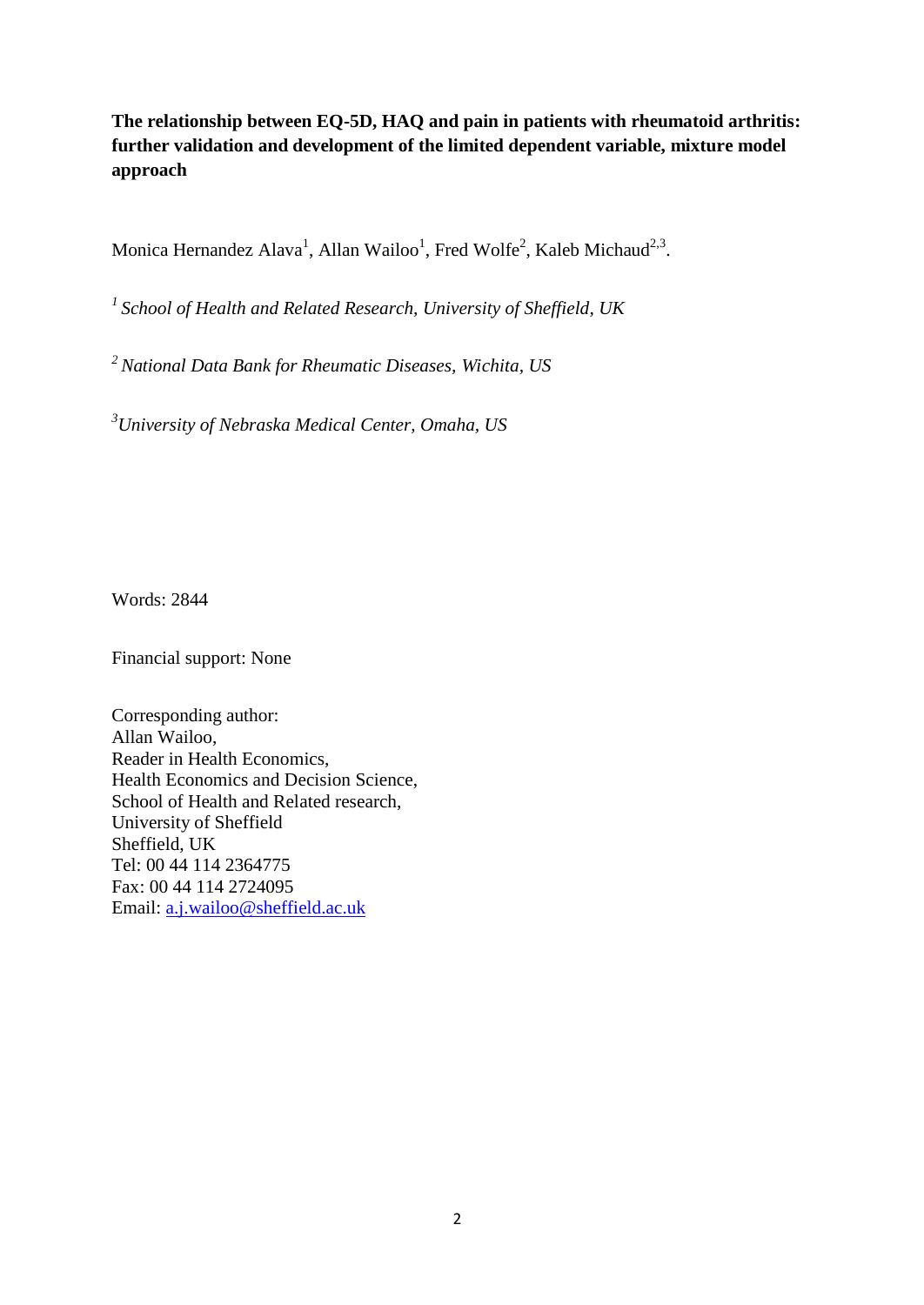#### **Abstract**

#### *Objective*

To provide robust estimates of EQ-5D as a function of the Health Assessment Questionnaire (HAQ) and pain in patients with rheumatoid arthritis.

#### *Method*

Repeated observations of patients diagnosed with RA in a US observational cohort (n=100,398 observations) who provided data on HAQ, pain on a visual analogue scale and the EQ-5D questionnaire. We use a bespoke mixture modelling approach to appropriately reflect the characteristics of the EQ-5D instrument and compare this to results from linear regression.

#### *Results*

The addition of pain alongside HAQ as an explanatory variable substantially improves explanatory power. The preferred model is a four component mixture. Unlike the linear regression it exhibits very good fit to the data, does not suffer from problems of bias or predict values outside the feasible range.

#### *Conclusions*

It is appropriate to model the relationship between HAQ and EQ-5D but only if suitable statistical methods are applied. Linear models underestimate the QALY benefits, and therefore the cost effectiveness, of therapies. The bespoke mixture model approach outlined here overcomes this problem. The addition of pain as an explanatory variable greatly improves the estimates.

3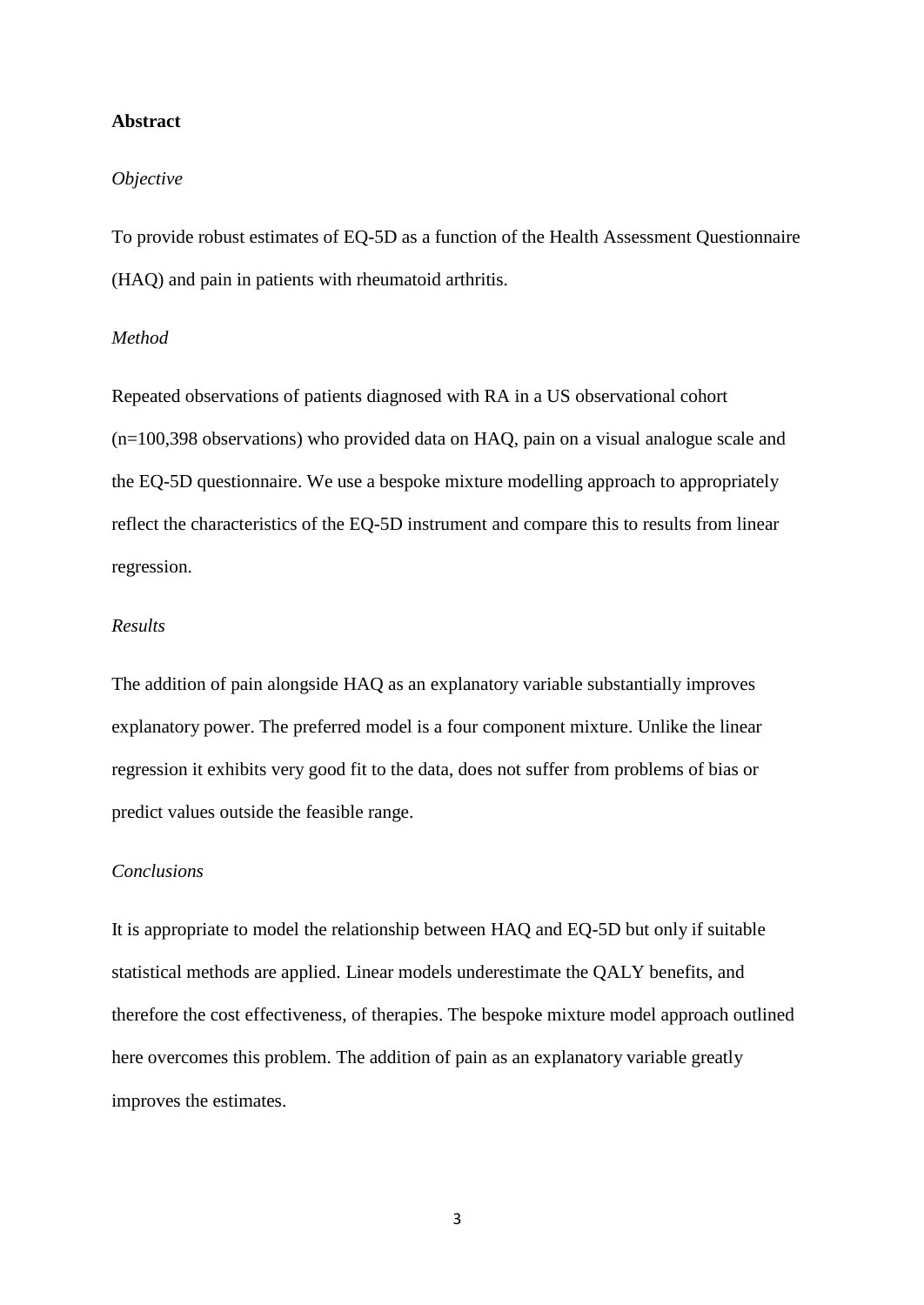#### **Introduction**

Economic evaluation of health care technologies is now a technique in widespread use across most developed health care systems and a key aid to decision makers. It provides a rational framework to consider both the cost and benefits of treatments that compete for scarce health care resources. In rheumatoid arthritis (RA), the advent of high cost biologic drugs has been a particular driver for the large number of such cost effectiveness analyses. In many jurisdictions, decision makers wish to have health benefits of treatments expressed in terms of quality adjusted life years (QALYs) so that comparisons across diverse disease areas can be made using a common metric. The QALY attaches weight to each year of survival to adjust for its perceived quality. A year in full health is scored as one and death is zero. These serve as the points around which all intermediate health states are valued.

In order for the health benefits of a therapy to be estimated in terms of QALYs gained, it is usual for an appropriate outcome measurement tool to be administered to patients as part of the clinical trial. Several "off the shelf" instruments are available including the EQ-5D(1), SF6D(2) (a derivative of the SF36) and the Health Utilities Index(3). Each of these instruments comprise of questions which ask patients to indicate their health on a range of dimensions. Pre-existing scores on the QALY scale calculated from the general populations of several different countries are then available to attach to those health states.

However, in RA many of the pivotal trials for new therapies have failed to include such preference based instruments. In this situation, analysts have attempted to estimate the relationship between clinical outcome measures that are included in trials (predominantly the Health Assessment Questionnaire – HAQ) and preference-based measures via statistical modelling (4,5,6,7,8). These are almost all simple linear regression models which is problematic because this kind of statistical model has been shown to fit badly to the data and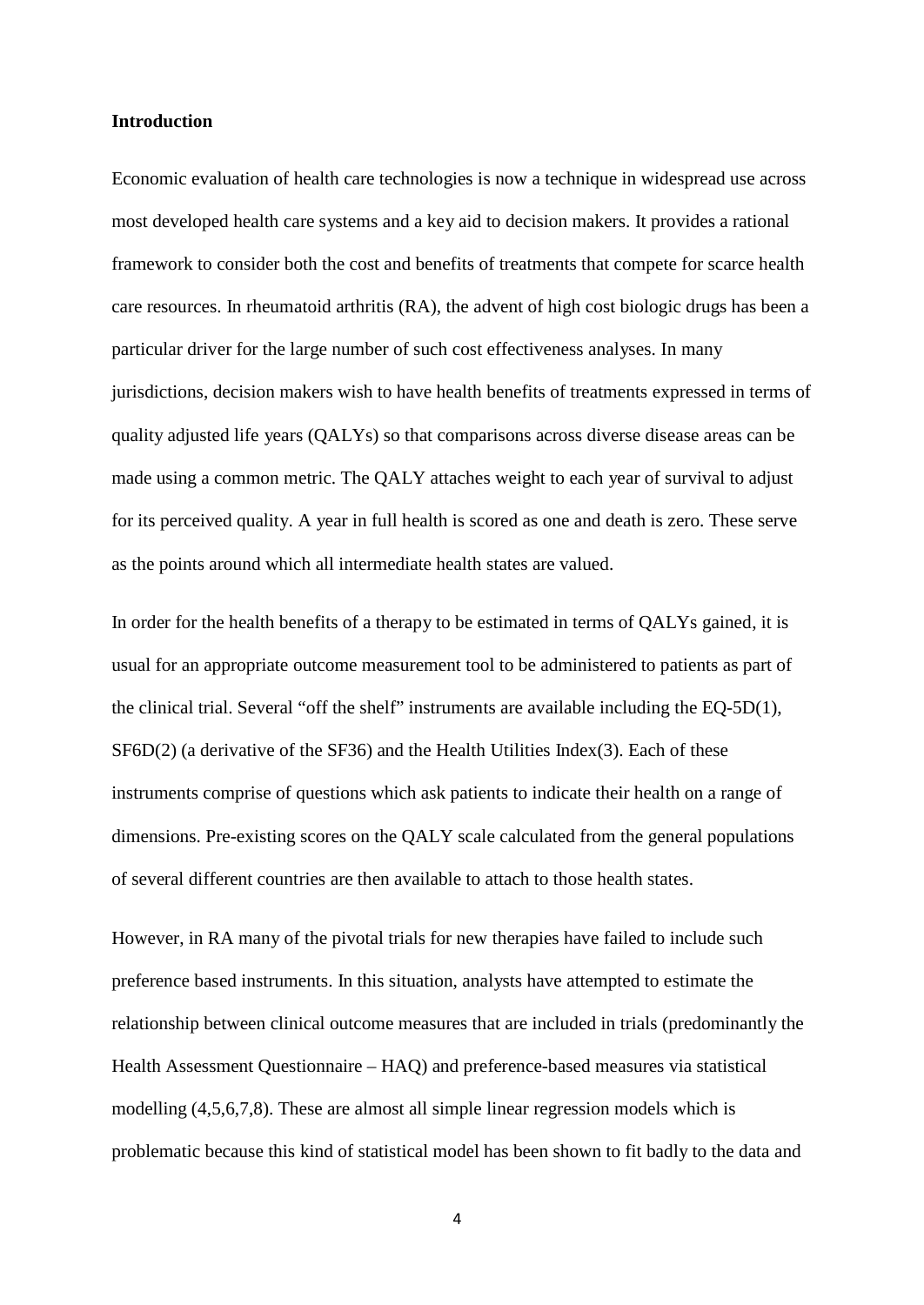thereby undervalue treatment benefits. This is evident from numerous studies in varying disease settings (9) and in RA populations both when using the HAQ summary score (10) or the individual components of HAQ (4,11) as predictors. In these cases the statistical model underestimates utility values for those patients with little or no functional disability, but overestimates the utility score for those with poor function.

This linking of clinical and economic outcome measures has been referred to as "mapping" and has been subject to substantial controversy. The OMERACT network (Outcome Measures in Rheumatology) Economics Group recognised this and reported that "mapping should be better explored" (12). Scott *et al.* (13) go so far as to suggest that economic evaluations should not be based on HAQ transformed to EQ-5D.

We have previously developed a new statistical approach to modelling EQ-5D(14). Using a small dataset from an early RA cohort we demonstrated the appropriateness of the method using HAQ and pain to estimate EQ-5D scores. This paper refines the method and applies it to a much larger dataset in order to provide definitive results. Whilst this paper concentrates on the UK EQ-5D tariff, the issues are relevant to EQ-5D using scores from other countries populations, or for other health utility based instruments. Overall, we aim to estimate EQ-5D as a function of HAQ and pain.

#### **Materials and Methods**

Data were provided by the US National Data Bank for Rheumatic Diseases (NDB). The NDB is a not-for-profit rheumatic disease research databank in which patients complete detailed self-report questionnaires at 6 month intervals (15). Eligible patients in this study were those with RA who had completed a biannual survey for events occurring between July  $1<sup>st</sup> 2002$ and November  $22<sup>nd</sup>$  2010.

5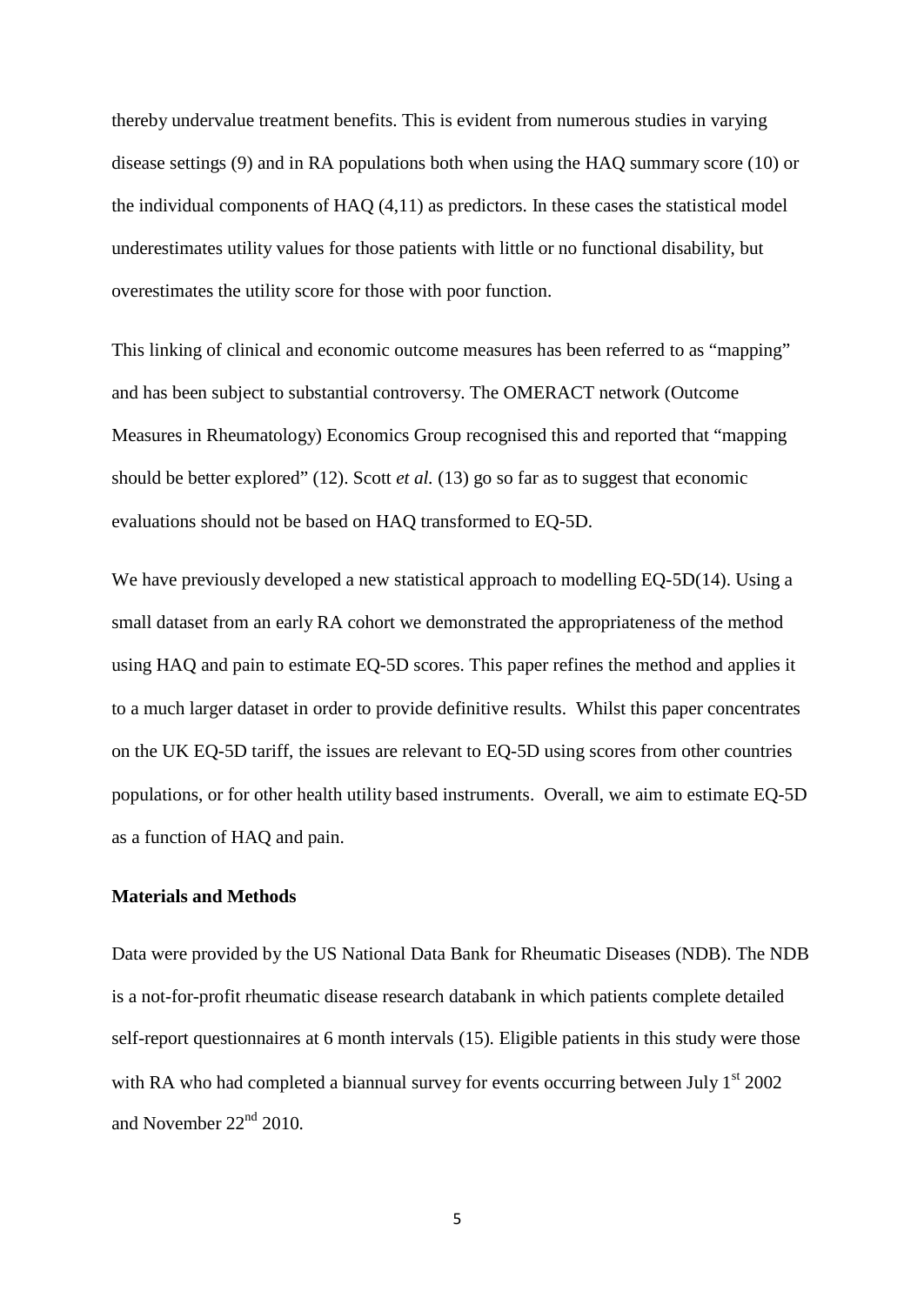At each assessment, demographic variables were recorded including sex, age, ethnic origin, education level, current marital status, medical history and total family income. Patients also complete the Health Assessment Questionnaire Disability Index (HAQ), including pain on a visual analogue scale (VAS) scored from 0-100 and EQ-5D, amongst other items. UK EQ-5D tariff values were used. Summary statistics for the sample are provided in Table 1.

A total of 103,867 observations were included in the total dataset from 16,011 patients. 3,469 observations had missing data and were not included in the statistical models. The size of the dataset dwarfs that which is typical of most "mapping" studies. Patients spanned the full range of HAQ, pain and EQ-5D values. Nevertheless, very few observations were observed in the most extreme HAQ health state. 1244 observations (1.2%) from 528 patients had a HAQ exceeding 2.5, and just 152 observations (0.15%) from 64 patients had a HAQ of 3.

The histogram in Figure 1 displays the key features typical of EQ-5D. First, there is a substantial mass of observations at 1. There are 13,891 observations (14%) at full health. Second, there is a gap between these observations and those for any level of impairment, as is imposed by the method for calculating EQ-5D tariff scores. There are then at least two more separate components to the distribution with models around zero and 0.75. There is a very large mass of observations around 0.8. There are 50 observations in the so-called "Pits state" that is, 33333, the worst state that can be described by the EQ-5D descriptive system. These are the features of EQ-5D that raise statistical challenges and result in the poor performance of standard approaches.

#### *Statistical methods*

We aim to estimate the conditional relationship between EQ-5D, HAQ and pain on a scale of 0-100. Standard linear regression models are in widespread use for modelling EQ-5D but are clearly not appropriate in this situation given the bounded and multimodal nature of the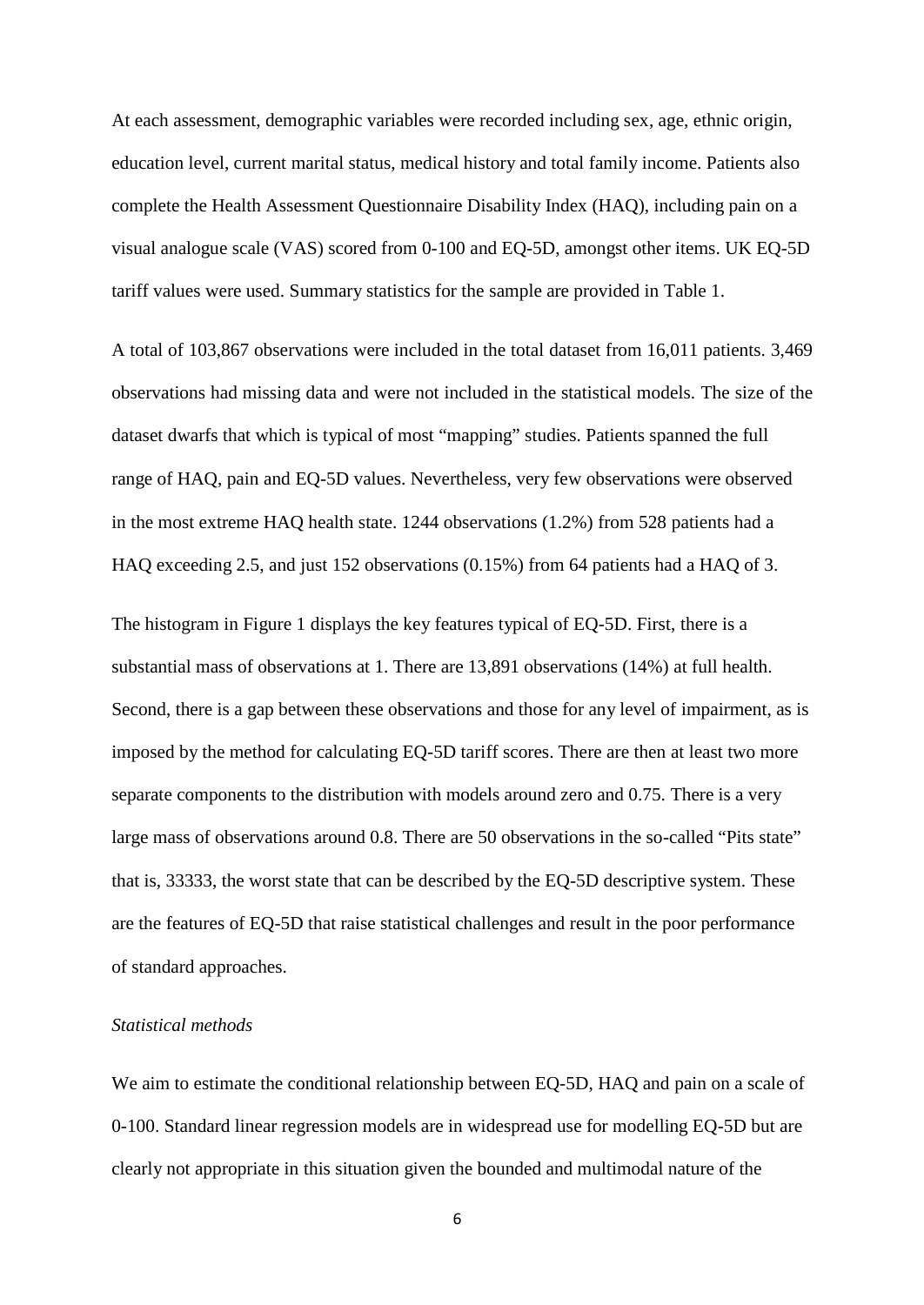distribution (see Figure 1) and tend to perform poorly. A linear regression model was included to confirm this. We apply the general framework for modelling EQ-5D from Hernández *et al*. (14) which combines bespoke distributions in a mixture model. Full details are provided elsewhere (14), however, the key details of the two main elements of the approach are provided here. First, mixture models are formed from a number of different component distributions which are combined to form a new density. They offer an extremely flexible and convenient manner in which complex distributions (such as EQ-5D) can be analysed in a semi-parametric manner (16). Second, in this case each component is made up of a normal distribution that is limited at full health (1) and has an adjustment to reflect the gap in feasible values between 1 and 0.883. Explanatory variables may enter the model in two ways: either as predictors of the relationship with EQ-5D within each component or as predictors of component membership.

Models were estimated using maximum likelihood in GAUSS v11 (Aptech Systems Inc.). We considered models comprising different numbers of components. Comparisons were made in terms of Akaike's and Bayesian information criteria (AIC/BIC). Other measures of fit such as the mean absolute error (MAE) and the root mean squared error (RMSE) are also reported.

Many RA cost effectiveness models simulate individual patients, as opposed to averages from patient cohorts (7, 17). To reflect this use of the model results, we simulated a set of 100 modelled EQ-5D scores for each of the patients in the dataset. This further illustrated differences between the observed data and the data generated by the linear regression and the mixture model approaches.

#### **Results**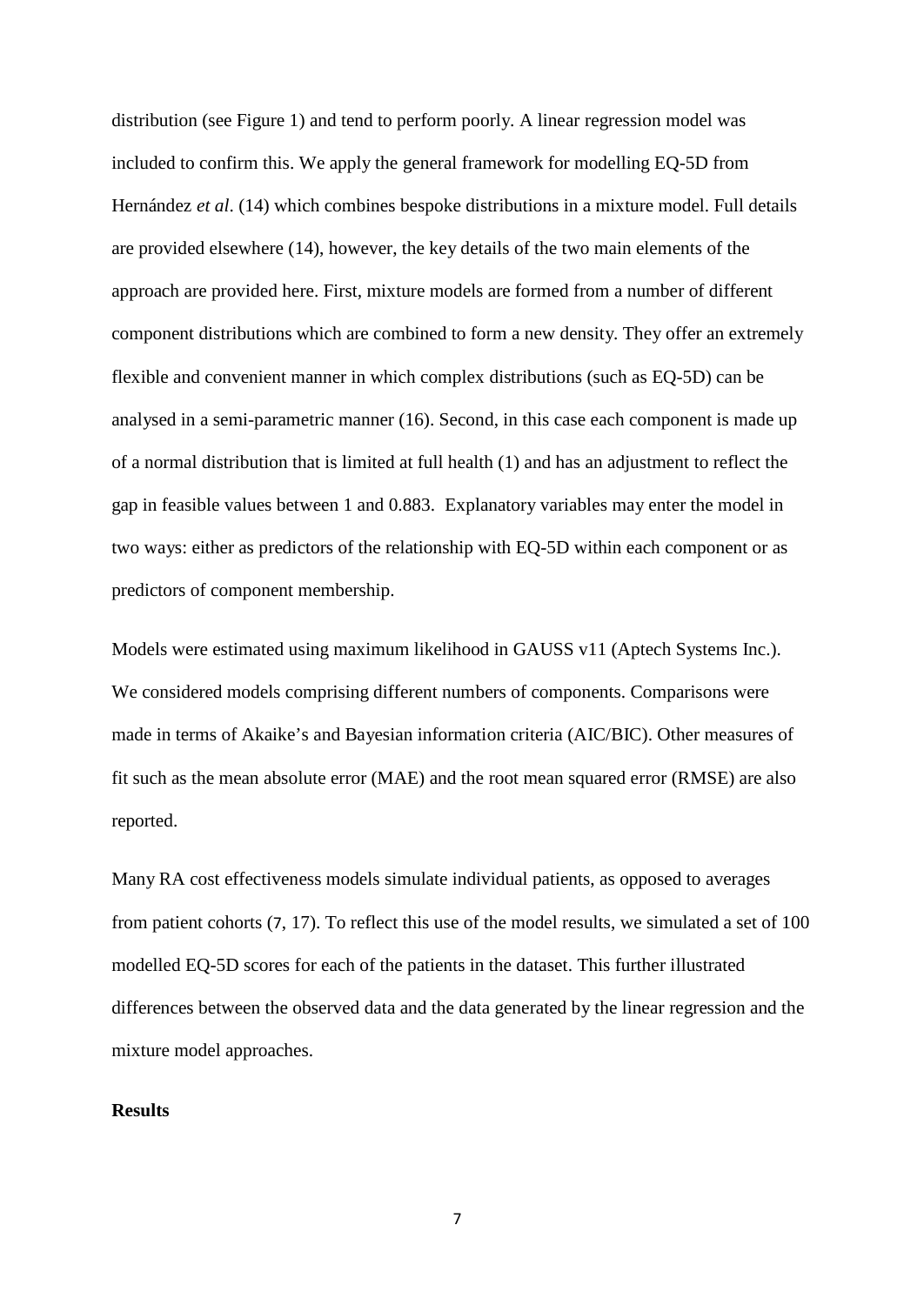A four component mixture model was selected as the optimal model. Each of the components includes HAQ and HAQ<sup>2</sup>, pain, age and age<sup>2</sup> as explanatory variables. The probability of any patient's observation being assigned to a component is based on  $HAQ$ , pain and pain<sup>2</sup>. The optimal linear regression model included HAQ and  $HAQ^2$ , pain, age and age<sup>2</sup>. However, this model suffered very poor fit particularly at the extremes of good health and poor health.

The mixture model vastly outperformed the linear model in terms of summary fit measures. AIC and BIC were both lower for the mixture model and there was a 9.6% improvement in MAE and a 3.4% improvement in RMSE. Importantly, the improvement in fit was greatest at the extremes of very poor and very good health. For those patients with a HAQ between either 0 and 1 or between 2 and 3, MAE improved by more than 11%. At pain scores of zero the MAE reduces from 0.13 to 0.08, a 35% improvement. At pain scores exceeding 95, the MAE reduces from 0.23 to 0.18, a 22% improvement. These features are evident in Figure 2, which plots the mean EQ-5D versus a) HAQ and b) pain, for the observed data, the linear regression model and the preferred mixture model. Results for this model are reported in Table 2.

Each patient observation is assigned a probability of being in each of the four components. One way of considering the size of each class is as the mean of the component probabilities.

The first class is by far the largest with a mean probability of class membership of 0.73. In this class, HAQ and pain are negatively related to EQ-5D ( $p<0.000$ ) (see Table 2). HAQ<sup>2</sup> is not significant. A positive relationship with age and  $age<sup>2</sup>$  is demonstrated but in the case of age<sup>2</sup> this is not statistically significant ( $p=0.23$ ). The average characteristics of those patients most likely to be in this class are very similar to those of the average overall dataset. Notably, these are less severely affected patients with a mean HAQ of around 1, EQ-5D of 0.67 and disease duration of 17 years. Figure 3a illustrates that this component of the model has a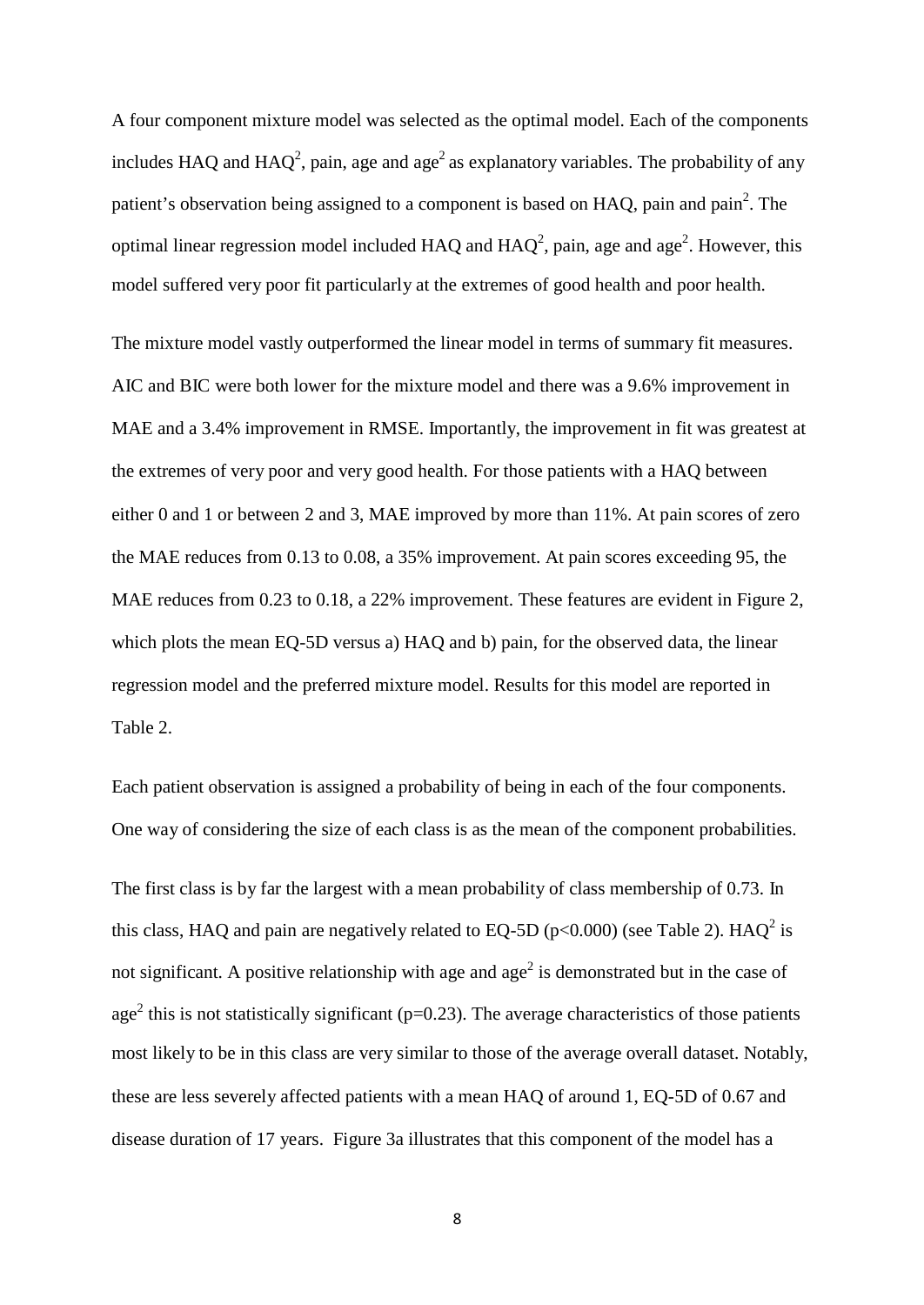peak around 0.7 that coincides with that observed in Figure 1. This component also contributes to the mass of data at EQ-5D equal to one, but does not contribute significantly to the lower end of the distribution.

The mean probability of any observation being in the second class is 0.05, making it the smallest class. This component of the model has a large spread, including both those patients in the most severe EQ-5D health states and those in full health (Figure 3b). The coefficients on HAQ and  $HAO<sup>2</sup>$  indicate that EQ-5D decreases, by increasing amounts, as HAQ worsens. The impact of pain on EQ-5D in this group is the most pronounced of all the classes. In those patients most likely to be assigned to this group, the mean HAQ is almost 2.76 (SD 0.23), EQ-5D is 0.33 (SD 0.32) but pain is relatively mild at 10.3 (SD 11.2). Patients most likely to be in this group have an average RA duration in excess of 31 years.

Figure 3c shows that the fourth component is centred around EQ-5D of 0.2 and accounts in part for the second element of the bi-modal EQ-5D distribution. 7% of patients are most likely to be assigned to this component. HAQ is negatively associated with EQ-5D and is much greater in magnitude than the positive coefficient on  $HAQ^2$ . Pain is also negatively associated with EQ-5D. This is a class made up of patients with poor functional status. The mean HAQ is 2.03 (SD 0.44). These patients also have the most severe average pain score for any of the four groups at 87.8 (SD 7.4).

The  $4<sup>th</sup>$  class shows no statistically significant relationship between EQ-5D and either age or pain. HAQ is negatively related to EQ-5D ( $p<0.05$ ). HAQ<sup>2</sup> is not statistically significant. This group of 14% of the dataset is made up of patients with mild or no symptoms. The mean HAQ is 0.15 (SD 0.27), pain is 2.3 (SD 2.5) and EQ-5D is 0.93 (SD 0.11). Figure 3d illustrates how this element of the model contributes predominantly to the mass of values at EQ-5D equal to one.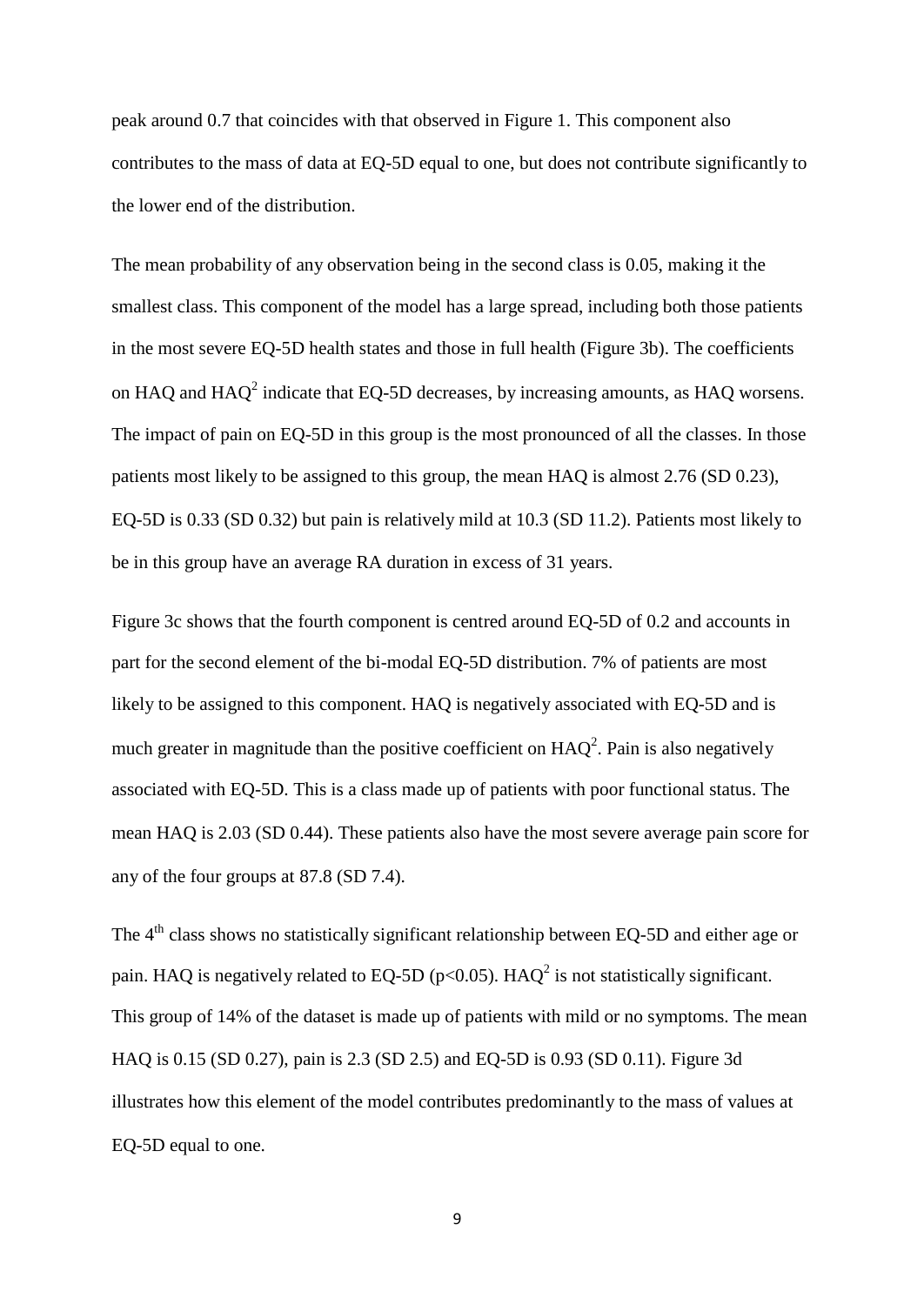Figure 3e shows that the key features of the EQ-5D data distribution (Figure 1) are replicated by the bespoke mixture model: a mass of observations at 1, a gap to the next set of feasible values, tri-modal and does not predict values outside the feasible range either at the top or the bottom. The linear regression model has none of these features (see Figure 3f).

#### **Discussion**

Cost effectiveness analyses of treatments for patients with RA frequently estimate health benefits in terms of QALYs by estimating the relationship between preference-based outcome measures like EQ-5D, and clinical outcomes measures like HAQ. However, the statistical models used to do this tend to be relatively simplistic and do not account for the many idiosyncrasies of the EQ-5D instrument and valuation system. For this reason, such approaches result in systematically biased estimates which undervalue the benefits of treatments. Unsurprisingly, this has led to criticism from the rheumatology community since the methods to estimate these relationships are not merely of academic interest but form critical components of the analyses that reimbursement authorities across the world rely on in reaching funding decisions (13). These features are not limited to the UK version of the EQ-5D and many are present in other quality of life instruments used to estimate QALYS such as the SF-6D (2) and the Health Utilities Index (3). Indeed, comparisons of linear models using several of these instruments have been performed in RA using data from the NDB (10).

This study uses a very large dataset to refine a flexible statistical approach that was designed specifically to address such shortcomings.

Results show that the preferred 4 component model does indeed overcome the problems of poor fit associated with simplistic techniques. Fit is substantially better at the extremes of the distribution and there is no evidence of the systematic undervaluation of the benefits of treatment. Furthermore, the model is not capable of predicting values that lie outside the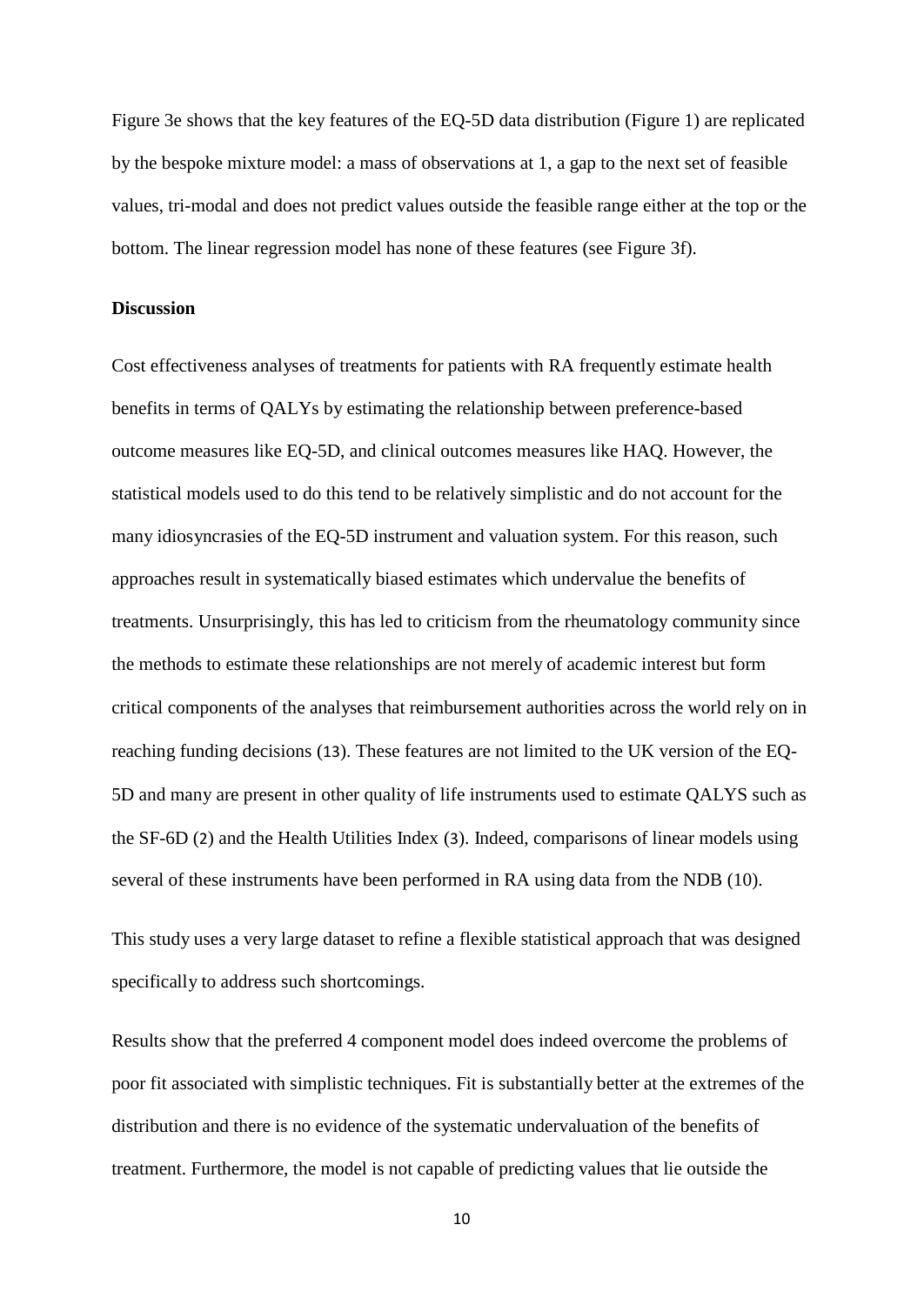feasible range (-0.561 to 1). Simple approaches generate such nonsensical estimates particularly when they are used to simulate individual patients and when the parameter uncertainty in the estimates is reflected in cost effectiveness models. The covariance matrix that would allow analysts to perform such analyses with this model is available online (Web appendix).

Many cost effectiveness analyses focus on changes in HAQ due to treatment. This study demonstrates that better estimates of the benefits of treatments in terms of QALYs will be gained if HAQ and pain are simultaneously considered. This is neither new (10,14), nor surprising when one considers that pain is one of the five domains in the EQ-5D instrument and contributes the greatest weight to the summary score. Yet this finding implies that economists will need to consider the decision models they use and how meta-analysis methods can capture treatment benefits appropriately.

The mixture model approach that has been reported here was implemented because it offers a flexible framework for complex distributions like EQ-5D. However, it also opens the potential for the consideration of patient subgroups: the relationship between HAQ and pain to EQ-5D are very different within the four components of the model. In some instances pain is particularly important, in others it is HAQ that is critical. The patients that are likely to form these groups are also very different in terms of age, duration and severity of disease. These implications require further investigation. It is also worth noting that in the previous implementation of this modelling approach in RA, the preferred model comprised 3 components. The additional of a fourth class here improved fit at the bottom end of the EQ-5D distribution. Data at this extreme of poor health was lacking in Hernandez *et al.* (14). This issue is diminished but not eliminated by using the NDB database. The only place where the mixture model does not fit extremely well is where HAQ exceeds 2.5. Whilst better model fit is achieved by fitting a greater number of components to the mixture, this would be at the

11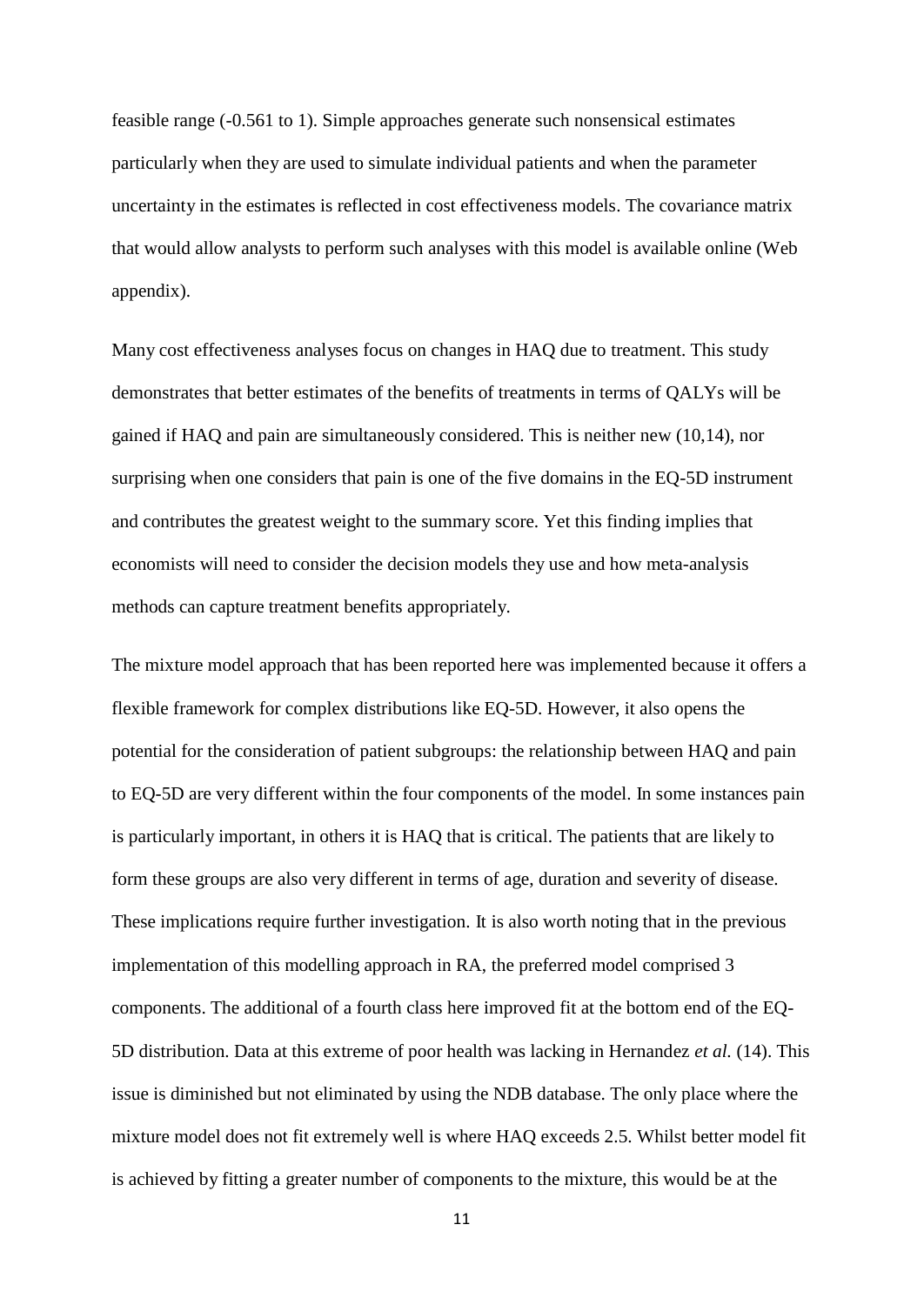expense of generalizability. The validity of observations from patients at such extreme levels of functional impairment may also be questionable and for this reason we propose the 4 component model.

More recent clinical trials of newer biologic agents are increasingly incorporating preference based outcome measures. However, whilst it has often been claimed that direct health utility assessment is preferable to using indirect "mapping" methods (4,9) this is not necessarily the case. Here we have a dataset comprising in excess of 100,000 observations across the full spectrum of functional disability and pain combined with an appropriate method to relate these measures to EQ-5D. On the other hand, clinical studies, particularly trials, have limited patient variability and follow up. Economic evaluations therefore extrapolate well beyond these clinical studies, often over the entire patient lifetime, in order to accurately capture the impact of treatment on long term costs and health benefits. Our approach offers a means by which such extrapolations can be undertaken.

Furthermore, even if new trials include measures like EQ-5D the entirety of the evidence base remains relevant, including studies of older treatments as comparators. Hence, given that such estimates will be critical to reimbursement decisions for some time to come it is of vital importance for patients and their physicians that treatment benefits are appropriately valued. The results reported here can be used in future economic evaluations.

#### **References**

<sup>&</sup>lt;sup>1</sup> EuroQol Group. EuroQol-a new facility for the measurement of health-related quality of life. *Health Policy* 1990; **16**: 199-208

 $2$  Brazier J, Roberts J, Deverill M. The estimation of a preference-based measure of health from the SF-36. *J Health Econ* 2002; **21**: 271-292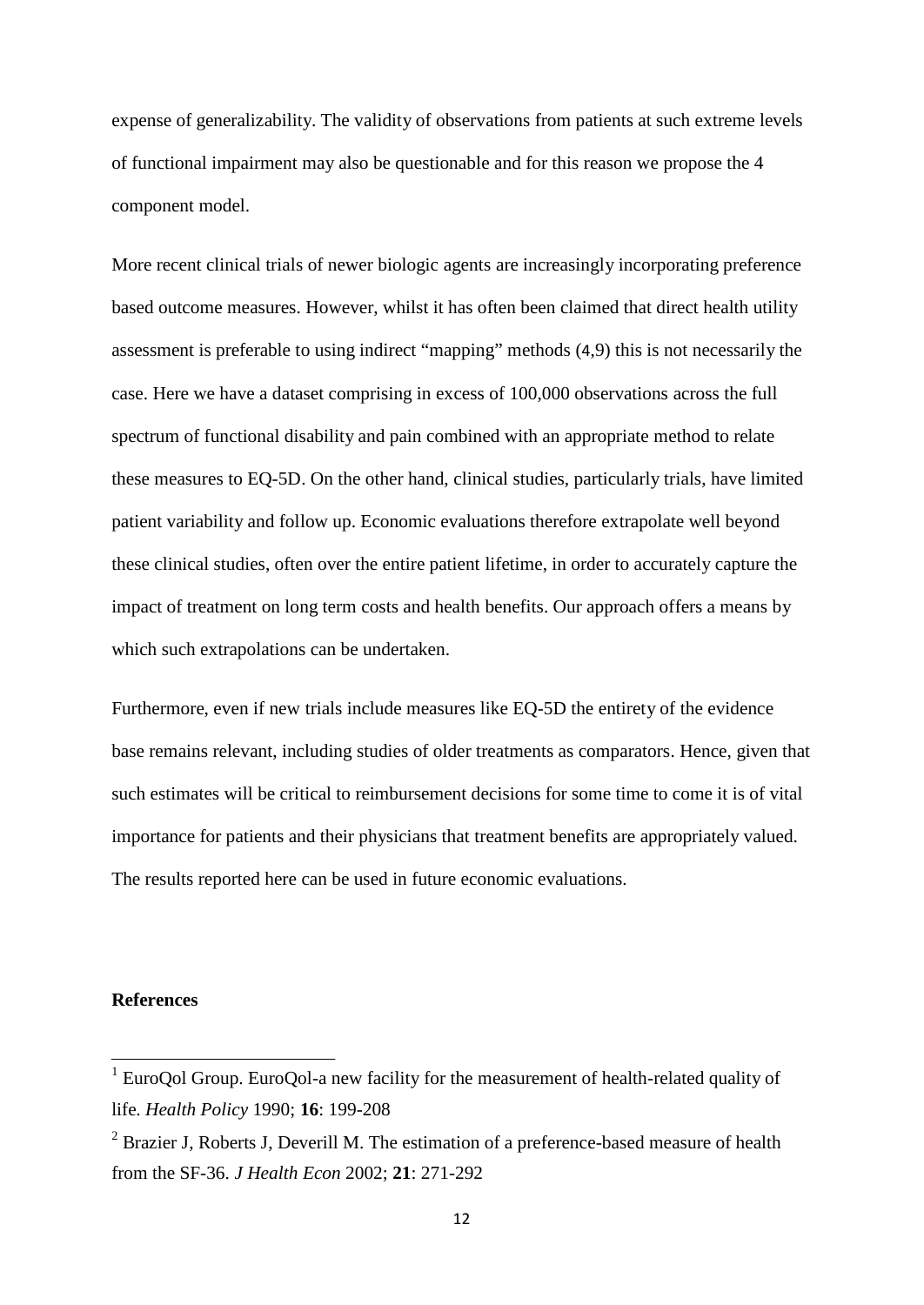$3$  Torrance G, Feeny D, Furlong W, Barr R, Zhang, Y, Wang Q. Multiattribute utility function for a comprehensive health status classification system. Health Utilities Index Mark 2. *Med Care* 1996; **34**; 7: 702-722.

 $4$  Bansback NJ, Marra C, Tsuchiya A, Anis A, Daphne G, Hammond T, et al. Using the health assessment questionnaire to estimate preference-based single indices in patients with rheumatoid arthritis. *Arthritis Rheum* 2007; **57**: 963-971.

 $<sup>5</sup>$  Marra CA, Marion SA, Guh DP, Najafzadeh M, Wolfe F, Esdaile JM, et al. Not all "quality"</sup> adjusted life years" are equal. *J Clin Epidemiol* 2007; **60**: 616-624.

 $6$  Lindgren P, Geborek P, Kobelt G. Modeling the cost-effectiveness of treatment of rheumatoid arthritis with rituximab using registry data from Southern Sweden. *Int J Technol Assess* 2009; **25**: 181-189.

<sup>7</sup> Wailoo AJ, Bansback N, Brennan A, Michaud K, Nixon RM, Wolfe F. Biologic drugs for rheumatoid arthritis in the Medicare program: A cost effectiveness analysis. *Arthritis Rheum* 2008; **58**: 939-946.

 $8$  Hurst NP, Kind P, Ruta D, Hunter M, Stubbings A. Measuring health related quality of life in rheumatoid arthritis: validity, responsiveness and reliability of EuroQol. *Brit J Rheumatol* 1997; **36**: 551-559.

 $9$  Brazier J, Yang Y, Tsuchiya A, Rowen, D. A review of studies mapping (or cross walking) non-preference based measures of health to generic preference-based measures. *Eur J Health Econ* 2010; **11**: 215–225.

 $10$  Wolfe F, Michaud K, Wallenstein G. Scale characteristics and mapping accuracy of the US EQ-5D, UK EQ-5D, and SF-6D in patients with rheumatoid arthritis. *J Rheumatol* 2010; **37**: 1615.

 $11$  Harrison M, Lunt M, Verstappen SMM, Watson KD, Bansback NJ, Symmons DPM. 2010 Exploring the validity of estimating EQ-5D and SF-6D utility values from the health assessment questionnaire in patients with inflammatory arthritis. *Health Qual Life Outcomes* 2010, **8**: 21.

 $12$  Harrison MJ, Bansback N, Marra C, Drummond M, Tugwell PS, Boonen A. Valuing Health for Clinical and Economic Decisions: Directions Relevant for Rheumatologists. *J Rheumatol* 2011; **38**: 1770-1775.

<sup>13</sup> Scott DL, Khoshaba B, Choy EH, Kingsley GH. Limited correlation between the Health Assessment Questionnaire (HAQ) and EuroQoL in rheumatoid arthritis: questionable validity of deriving quality adjusted life years from HAQ. *Ann Rheum Dis* 2007; **66**: 1534-1537.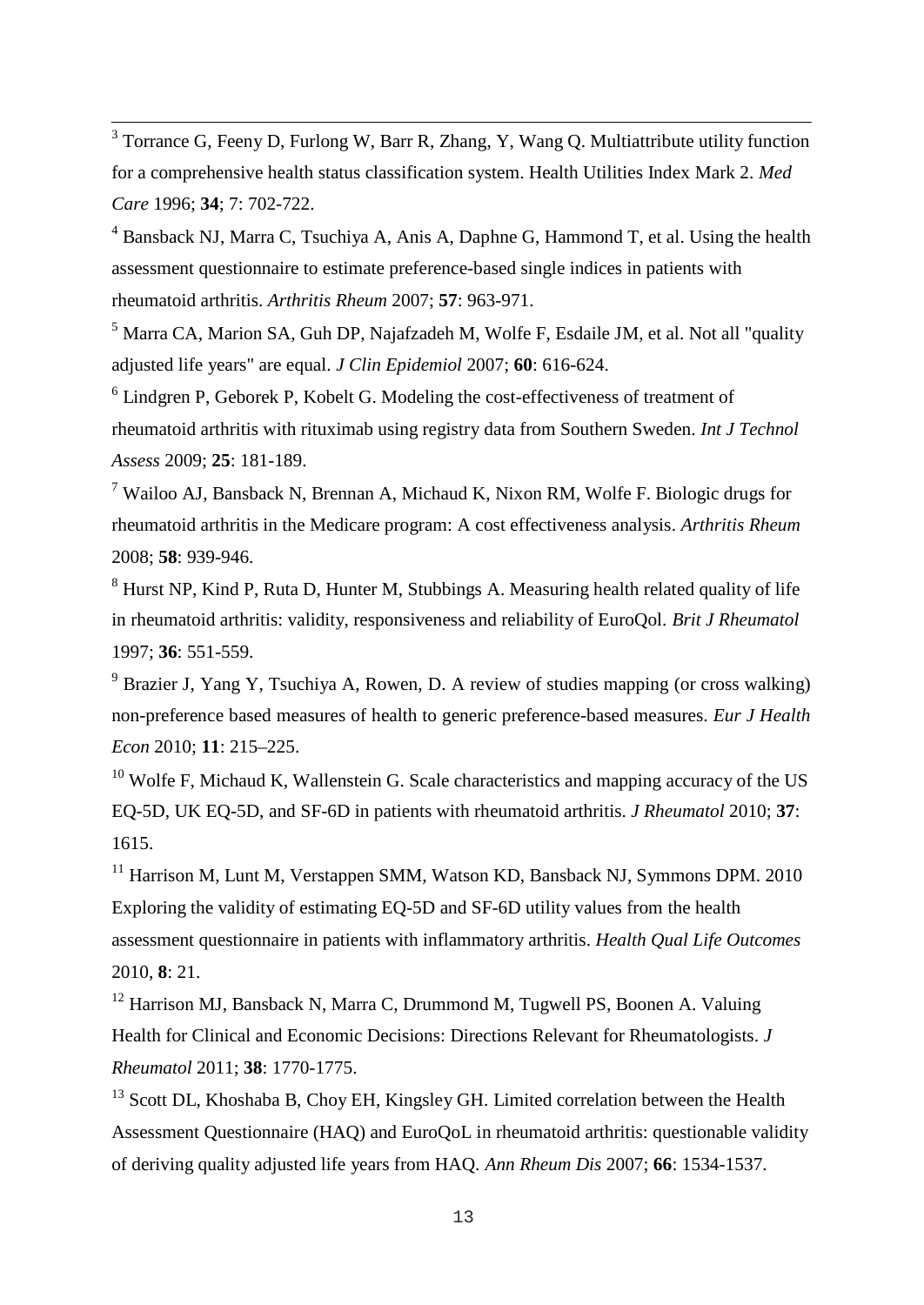$14$  Hernandez Alava M, Wailoo AJ, Ara R. Tails from the Peak District: Adjusted Limited Dependent Variable Mixture Models of EQ-5D Health State Utility Values. *Value Health* 2012; **15**: 550-561.

<sup>15</sup> Wolfe F, Michaud K. The National Data Bank for rheumatic diseases: a multi-registry rheumatic disease data bank. *Rheumatology* 2011; **50**: 16-24.

<sup>16</sup> McLachlan GJ, Peel D. Finite Mixture Models. New York: Wiley; 2000

<sup>17</sup> Chen Y-F, Jobanputra P, Barton P, Jowett SM, Byran S, Clark W, et al. A systematic review of the effectiveness of adalimumab, etanercept and infliximab for the treatment of rheumatoid arthritis in adults and an economic evaluation of their cost-effectiveness. *Health Technol Assess* 2006; **10** (42).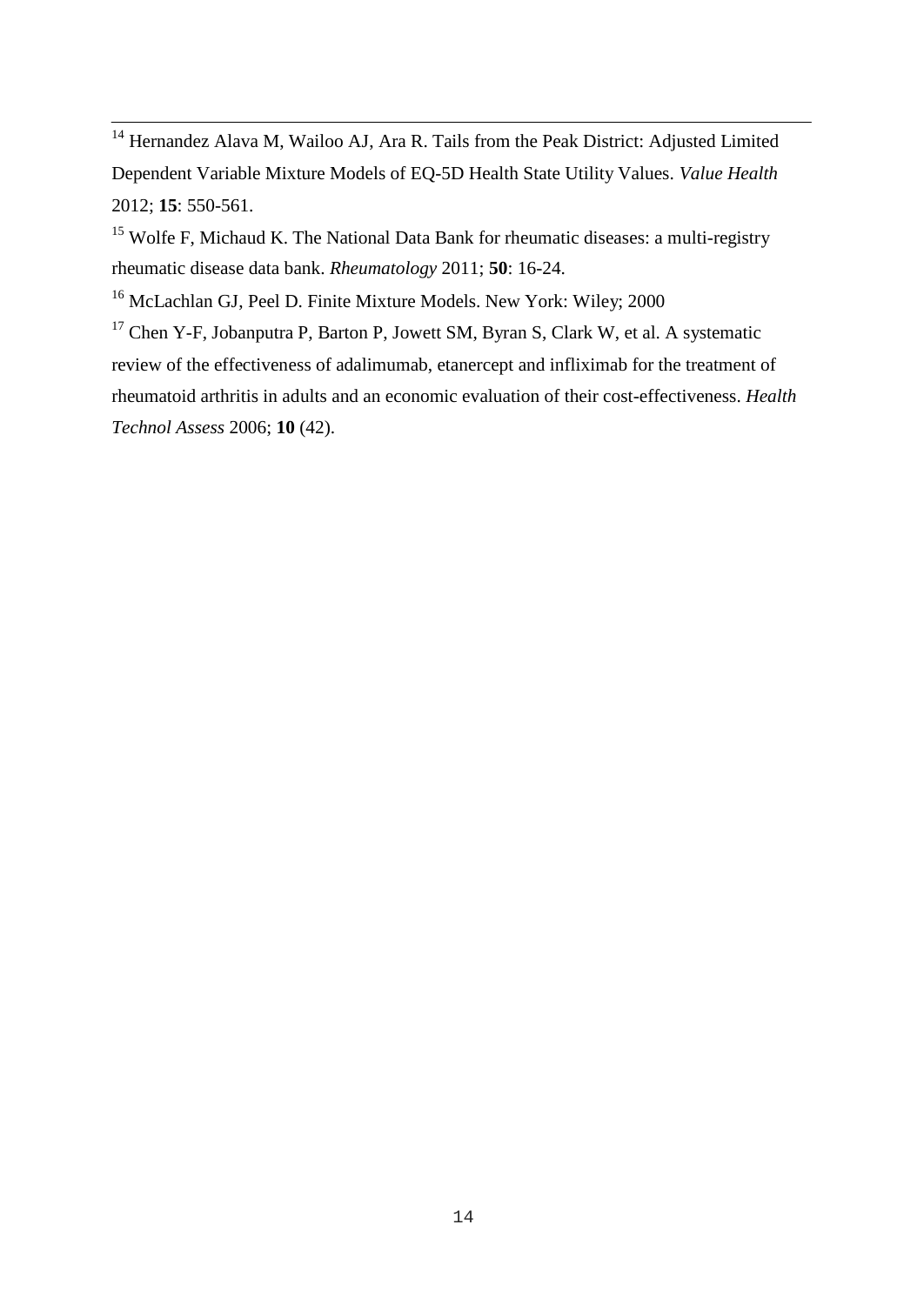## **Tables**

| n           | $\frac{0}{0}$ |
|-------------|---------------|
| 79,639      | 79.3%         |
| <b>Mean</b> | <b>SD</b>     |
| 17.17       | 11.07         |
| 62.82       | 12.24         |
| 35.32       | 26.76         |
| 1.00        | 0.73          |
| 0.66        | 0.27          |
|             |               |

**Table 1: Descriptive statistics of RA patients from NDB by observation (n=100,398)**

RA = Rheumatoid Arthritis, HAQ = Health Assessment Questionnaire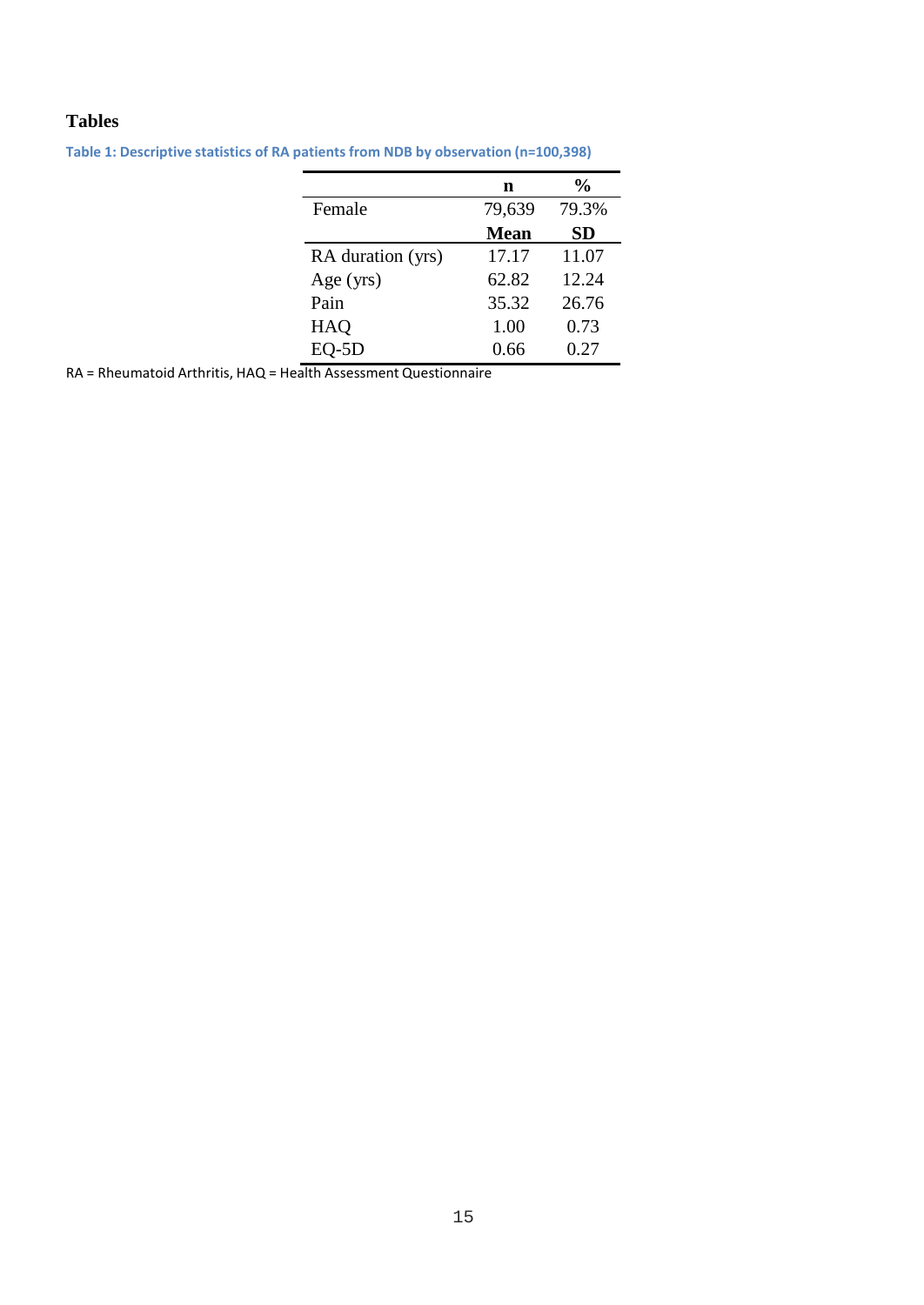**Table 2: Resultsfrom 4 class Mixture Model.**

|                                     | <b>Parameter</b>      | theta      | robust se | t-value    | p-value |
|-------------------------------------|-----------------------|------------|-----------|------------|---------|
|                                     |                       |            |           |            |         |
|                                     | HAQ                   | $-0.0898$  | 0.0027    | $-32.9151$ | 0.0000  |
|                                     | $HAQ^2$               | 0.0005     | 0.0009    | 0.5892     | 0.5557  |
| class 1                             | Pain/100              | $-0.0580$  | 0.0023    | $-25.4275$ | 0.0000  |
|                                     | Age/10m               | 0.0049     | 0.0005    | 10.1656    | 0.0000  |
|                                     | Age/ $10m^2$          | 0.0003     | 0.0002    | 1.2111     | 0.2258  |
| class 2                             | HAQ                   | 0.0544     | 0.0301    | 1.8043     | 0.0712  |
|                                     | $HAQ^2$               | $-0.0509$  | 0.0100    | $-5.1027$  | 0.0000  |
|                                     | Pain/100              | $-0.3841$  | 0.0225    | $-17.0781$ | 0.0000  |
|                                     | Age/10m               | 0.0291     | 0.0035    | 8.2411     | 0.0000  |
|                                     | Age/ $10m^2$          | 0.0023     | 0.0017    | 1.3532     | 0.1760  |
| class 3                             | <b>HAQ</b>            | $-0.1415$  | 0.0076    | $-18.5781$ | 0.0000  |
|                                     | $HAQ^2$               | 0.0155     | 0.0027    | 5.7871     | 0.0000  |
|                                     | Pain/ $100$           | $-0.0839$  | 0.0089    | $-9.3978$  | 0.0000  |
|                                     | Age/10m               | 0.0037     | 0.0012    | 3.2078     | 0.0013  |
|                                     | Age/ $10m^2$          | 0.0007     | 0.0006    | 1.1702     | 0.2419  |
|                                     | <b>HAQ</b>            | $-0.1958$  | 0.0811    | $-2.4137$  | 0.0158  |
| class 4                             | $HAQ^2$               | 0.0347     | 0.0246    | 1.4097     | 0.1586  |
|                                     | Pain/100              | $-0.0127$  | 0.0693    | $-0.1839$  | 0.8541  |
|                                     | Age/10m               | $-0.0043$  | 0.0058    | $-0.7417$  | 0.4583  |
|                                     | Age/ $10m^2$          | 0.0002     | 0.0021    | 0.1106     | 0.9119  |
| Between level                       | Intercept1            | 0.8141     | 0.0013    | 629.4830   | 0.0000  |
|                                     | Intercept2            | 0.4266     | 0.0164    | 25.9934    | 0.0000  |
|                                     | Intercept3            | 0.3297     | 0.0081    | 40.6365    | 0.0000  |
|                                     | Intercept4            | 1.0220     | 0.0327    | 31.2430    | 0.0000  |
|                                     | Male                  | $-0.0265$  | 0.0013    | $-20.9092$ | 0.0000  |
| Within level                        | Variance1             | 0.0025     | 0.0001    | 48.7842    | 0.0000  |
|                                     | Variance <sub>2</sub> | 0.0240     | 0.0016    | 14.8595    | 0.0000  |
|                                     | Variance3             | 0.0022     | 0.0002    | 10.2405    | 0.0000  |
|                                     | Variance4             | 0.0044     | 0.0042    | 1.0374     | 0.2995  |
| Between level                       | Variance              | 0.0026     | 0.0001    | 46.2489    | 0.0000  |
| Probability of component membership | Intercept 1           | $-1.2746$  | 0.0637    | $-20.0245$ | 0.0000  |
|                                     | HAQ                   | 0.2420     | 0.4424    | 0.5471     | 0.5843  |
|                                     | Pain/100              | 23.4673    | 0.5897    | 39.7970    | 0.0000  |
|                                     | Pain/ $100^2$         | $-21.5513$ | 0.6707    | $-32.1307$ | 0.0000  |
|                                     | Intercept2            | $-6.6310$  | 0.2597    | $-25.5366$ | 0.0000  |
|                                     | HAQ                   | 2.1936     | 0.4234    | 5.1808     | 0.0000  |
|                                     | Pain/100              | 18.3719    | 1.2220    | 15.0337    | 0.0000  |
|                                     | Pain/ $100^2$         | $-13.8001$ | 0.8071    | $-17.0981$ | 0.0000  |
|                                     | Intercept3            | $-7.4768$  | 0.2988    | $-25.0242$ | 0.0000  |
|                                     | HAQ                   | 1.0517     | 0.4344    | 2.4209     | 0.0155  |
|                                     | Pain/100              | 25.3396    | 1.1359    | 22.3075    | 0.0000  |
|                                     | Pain/ $100^2$         | $-16.9622$ | 0.7624    | $-22.2473$ | 0.0000  |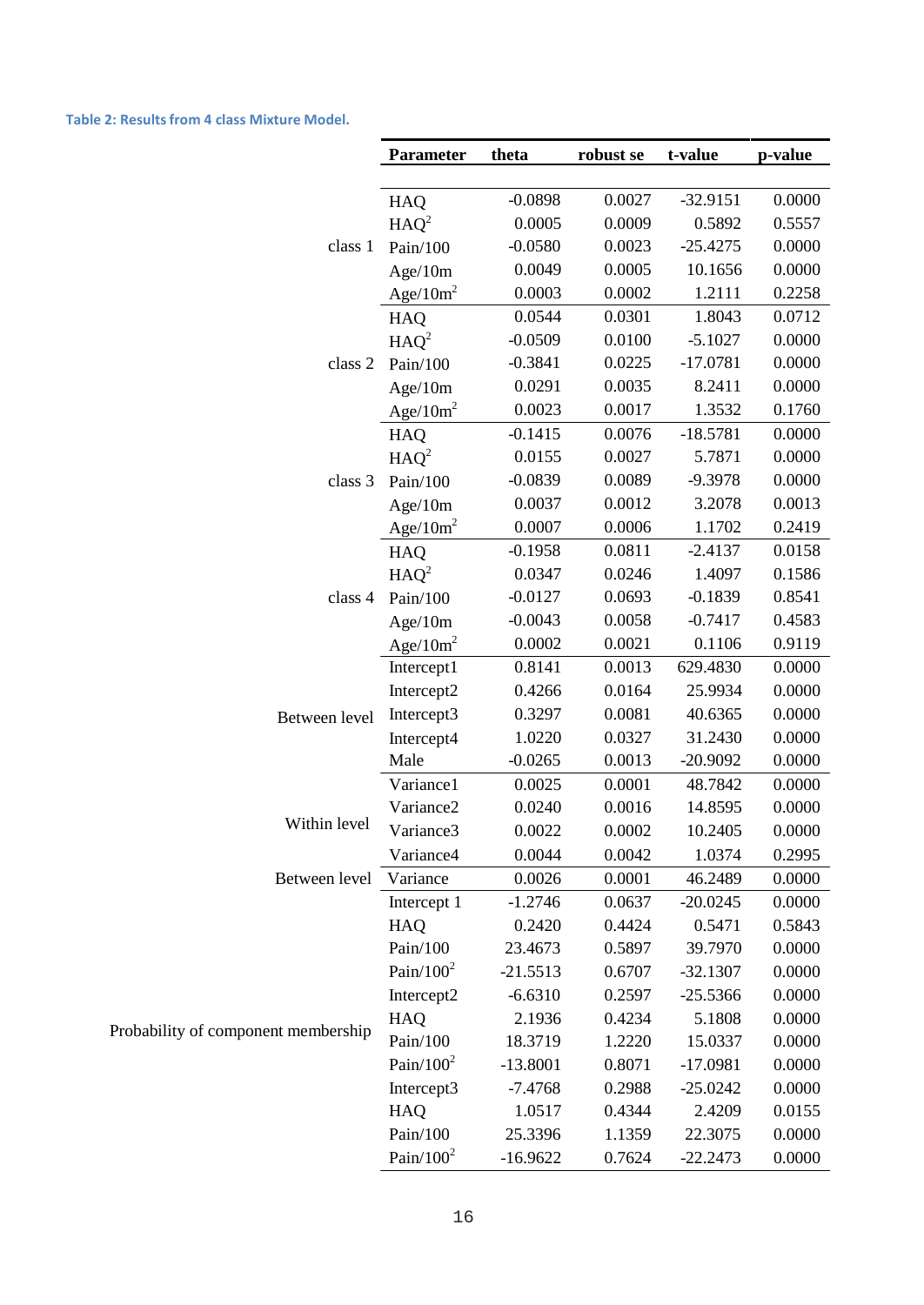

Figure 1: Distribution of EQ-50scores from NOB cohort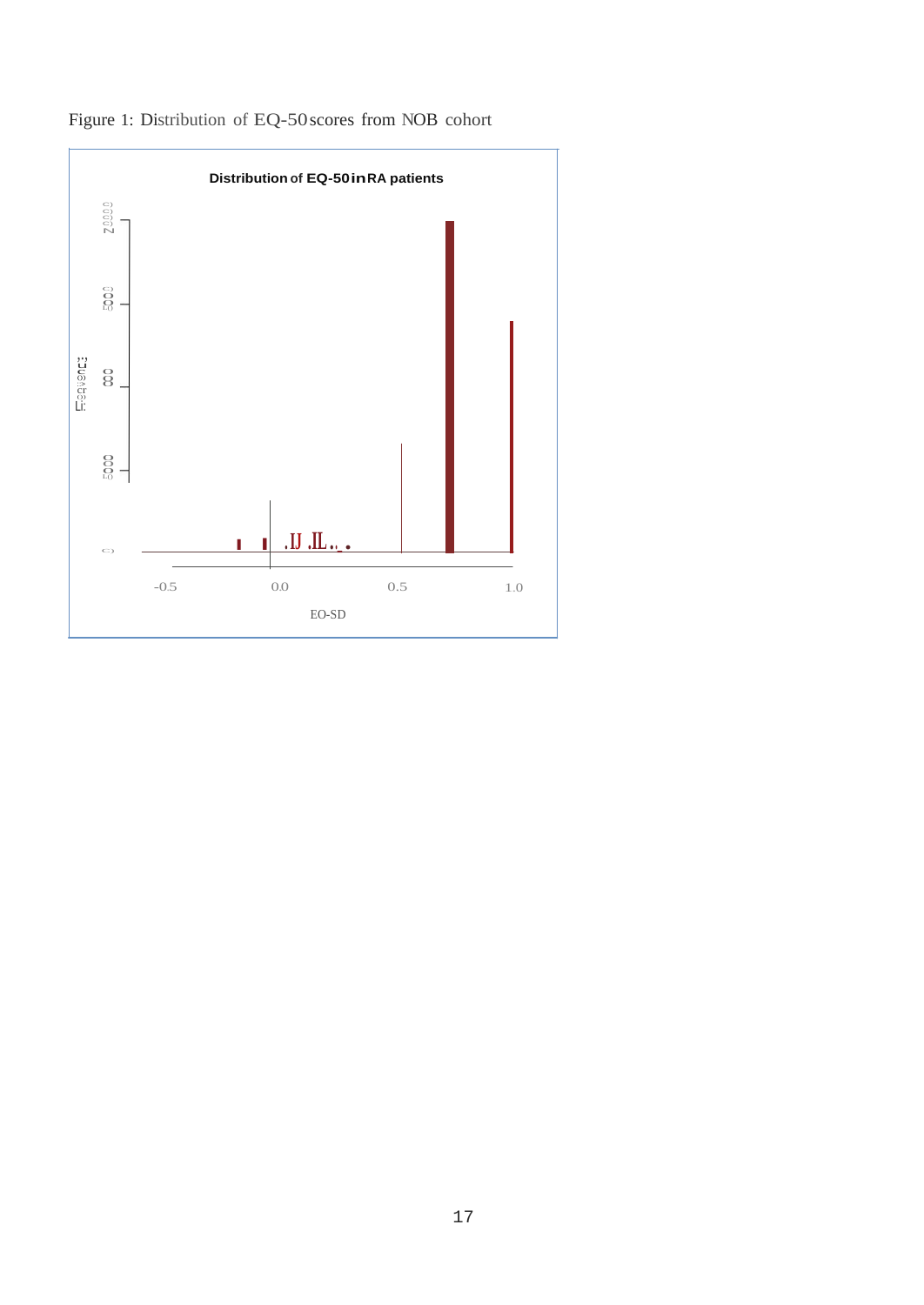

Figure 2: Mean observed and predicted values for linear and mixture model a) HAQ vs EQ-5D and b) Pain vs EQ-5D